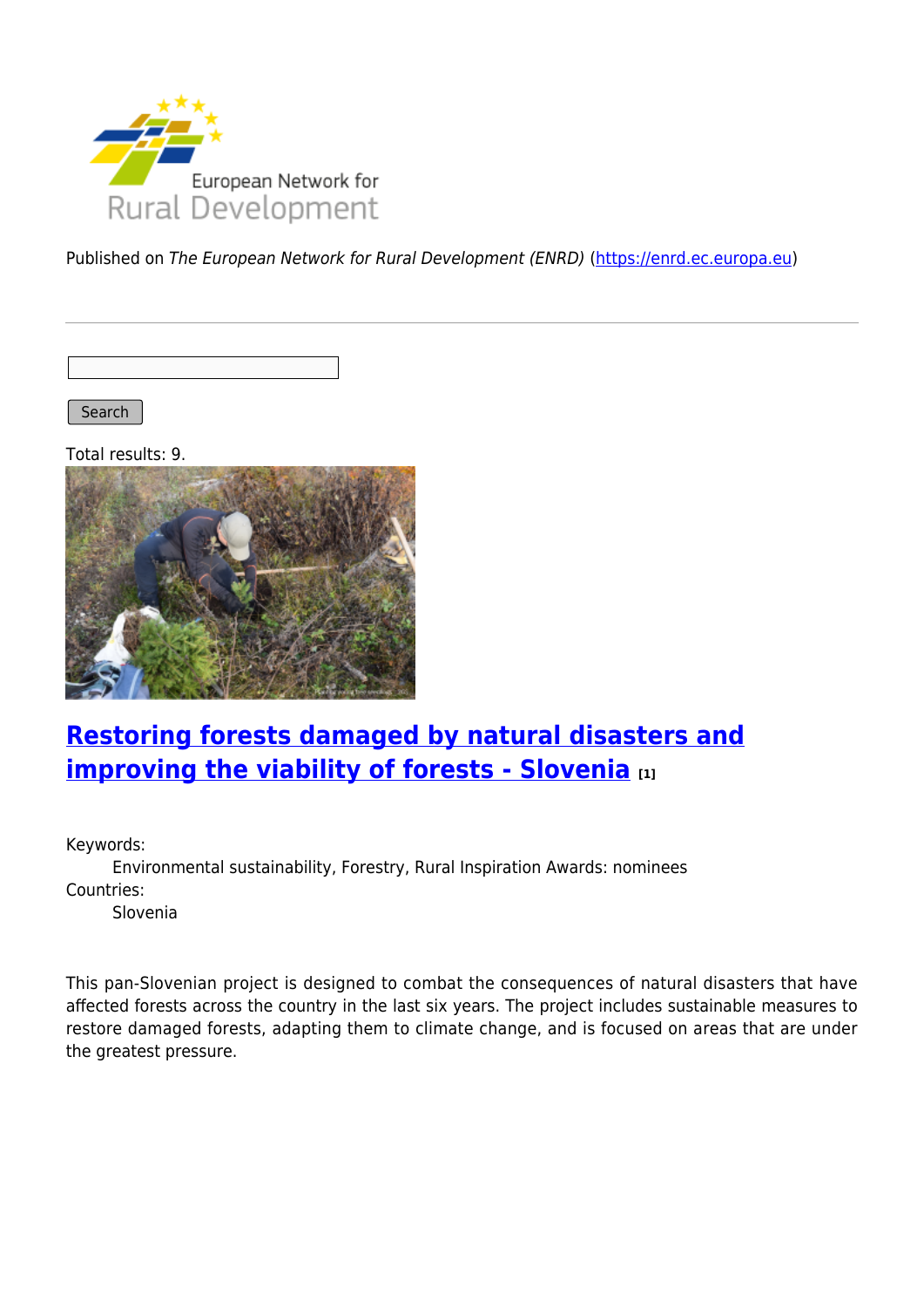

## **[Improving the accessibility for visitors to a restored nature](https://enrd.ec.europa.eu/projects-practice/improving-accessibility-visitors-restored-nature-reserve_en) [reserve](https://enrd.ec.europa.eu/projects-practice/improving-accessibility-visitors-restored-nature-reserve_en) [2]**

Keywords:

Biodiversity, Environmental protection, Protected areas, Tourism, Water management Countries:

Sweden

Support from the Swedish Rural Development Programme helped improve accessibility for visitors in a restored municipal nature reserve.



## **[The Černelič Biodynamic Farm](https://enrd.ec.europa.eu/projects-practice/cernelic-biodynamic-farm-0_en) [3]**

Keywords:

Agriculture, Biodiversity, Environmental sustainability, Organic farming, Product quality, Rural Inspiration Awards: nominees, Soil management

Countries:

Slovenia

Organic and biodynamic farms cooperate to jointly acquire conservation tillage equipment (subsoilers and no till seeding machine) to enhance soil quality, reduce pollution and maximise their soil's capacity to act as a carbon sink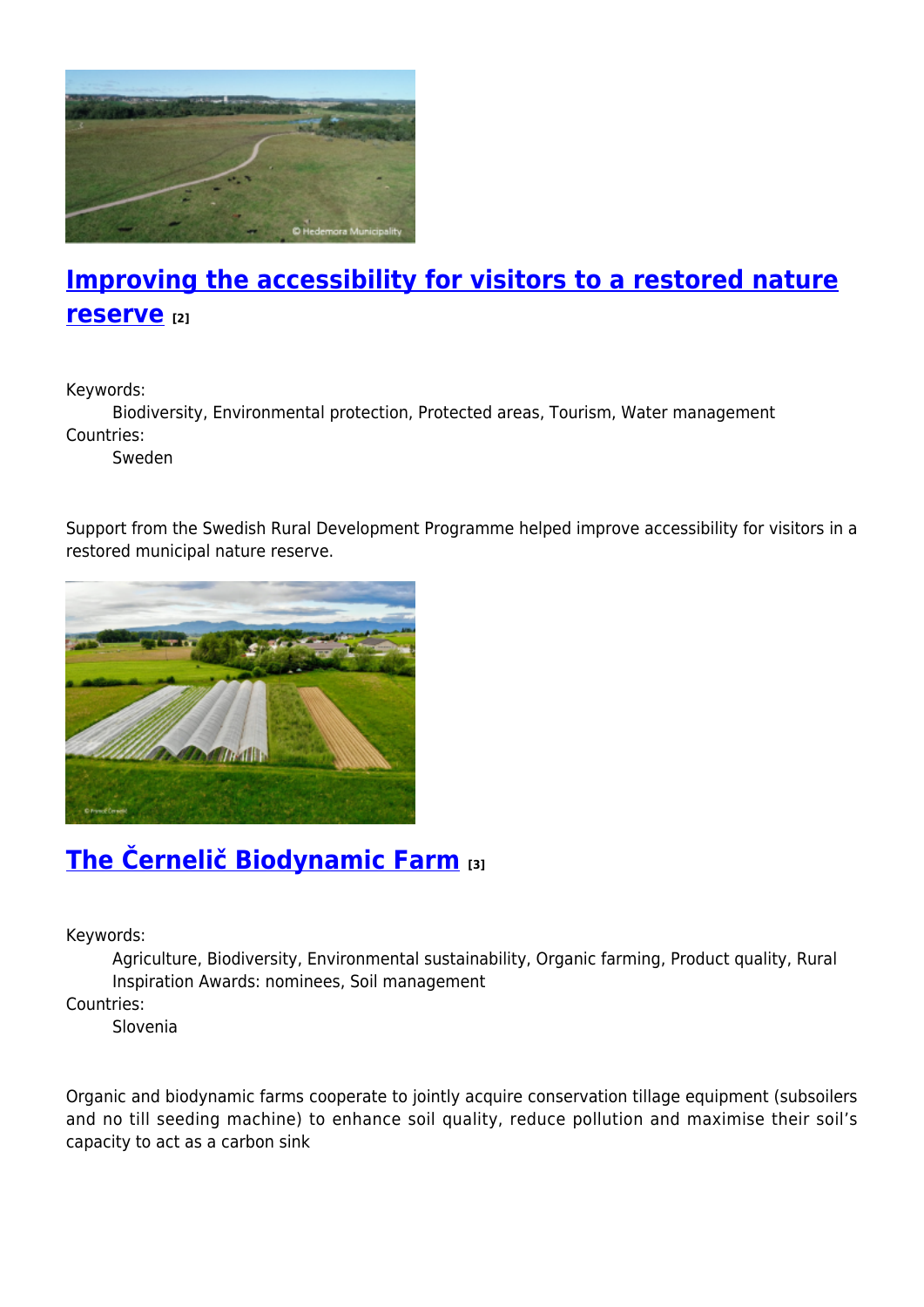

## **[Common farm woods in Swindon, Wiltshire](https://enrd.ec.europa.eu/projects-practice/common-farm-woods-swindon-wiltshire_en) [4]**

Keywords:

Environmental protection, Environmental sustainability, Forestry, Natural resources, Nature conservation, Sustainability

Countries:

United Kingdom

Planting new woodland under a scheme in a partnership between Forestry services, a local authority and the local community.



# **['Abissage' - restoring traditional water management](https://enrd.ec.europa.eu/projects-practice/abissage-restoring-traditional-water-management-systems-ardennes_en) [systems in the Ardennes](https://enrd.ec.europa.eu/projects-practice/abissage-restoring-traditional-water-management-systems-ardennes_en) [5]**

Keywords:

Biodiversity, Environmental protection, Irrigation, Nature conservation, Water management Countries:

Belgium

Restoration of a meadow irrigation ditch to revive a multi-centennial tradition that existed throughout Europe and over time has produced meadows of outstanding flora.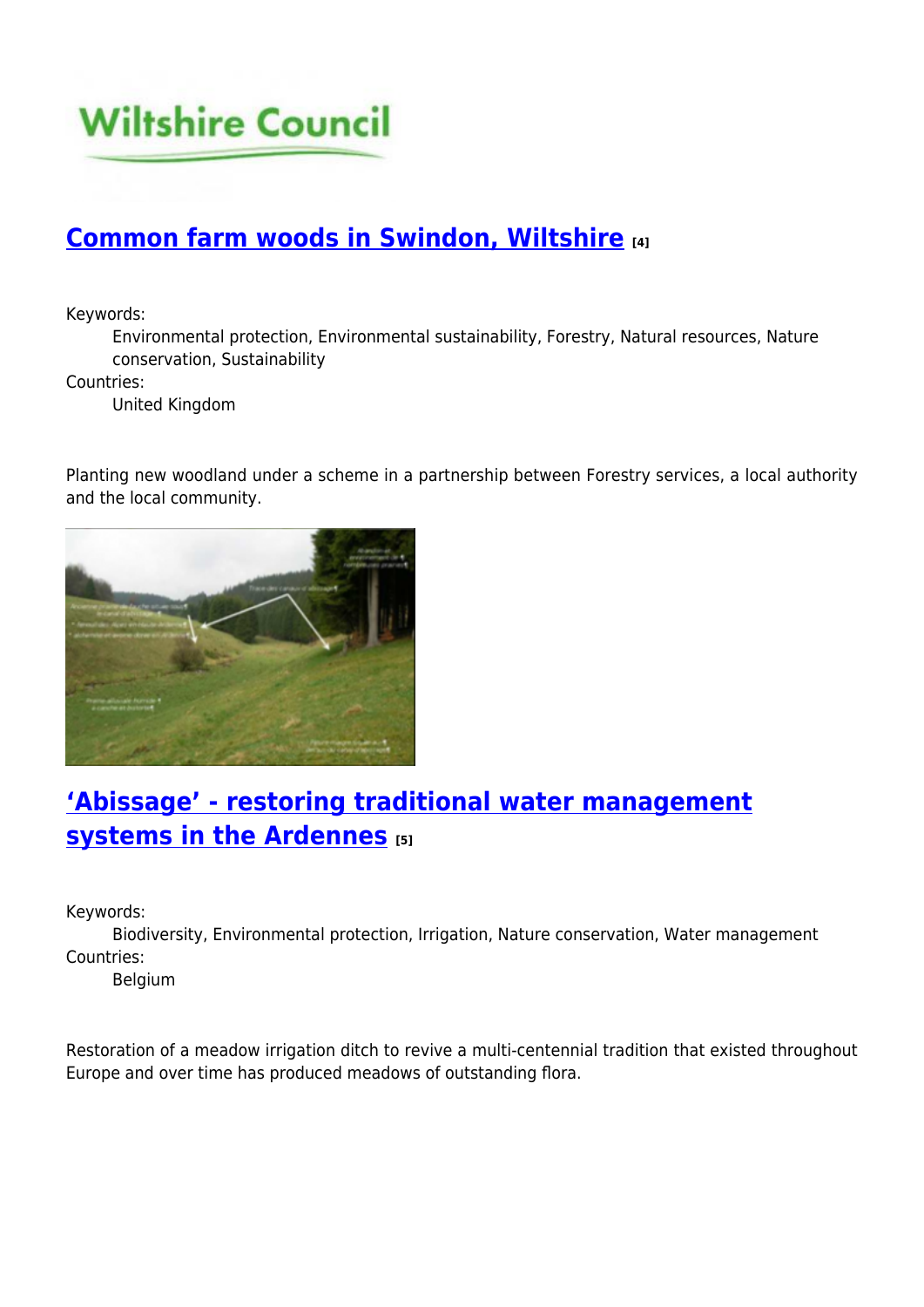

# **[Sustainable cultivation of olive trees and innovative](https://enrd.ec.europa.eu/projects-practice/sustainable-cultivation-olive-trees-and-innovative-extraction-olive-oil_en) [extraction of olive oil](https://enrd.ec.europa.eu/projects-practice/sustainable-cultivation-olive-trees-and-innovative-extraction-olive-oil_en) [6]**

Keywords:

Agriculture, Biodiversity, Entrepreneurship, Environmental sustainability, Innovation, Organic farming, Product quality

Countries:

Slovenia

An example of sustainable cultivation of olive trees and extraction of olive oil using innovative ultrasound techniques.



## **[Janez Smrtnik's farm – Mountain farming using indigenous](https://enrd.ec.europa.eu/projects-practice/janez-smrtniks-farm-mountain-farming-using-indigenous-breeds_en) [breeds](https://enrd.ec.europa.eu/projects-practice/janez-smrtniks-farm-mountain-farming-using-indigenous-breeds_en) [7]**

Keywords:

Animal husbandry, Biodiversity, Diversification, Environmental protection, Mountain area, Product quality, Sustainability

Countries:

Slovenia

An organic mountain farm uses indigenous breeds to produce high-quality meat, while preserving the local environment and genetic resources.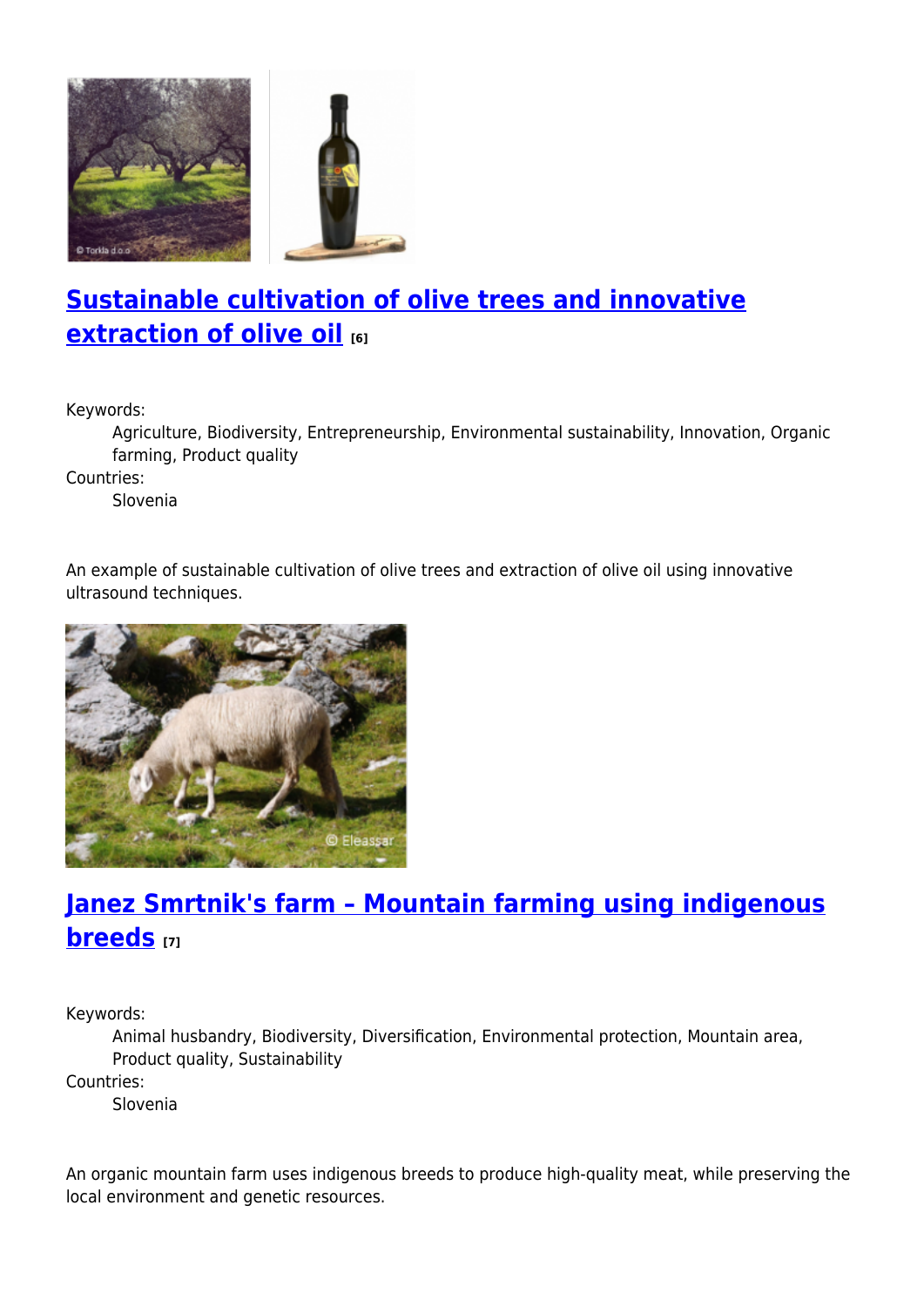

## **[Restoration of the Romedenne clay-pit nature reserve](https://enrd.ec.europa.eu/projects-practice/restoration-romedenne-clay-pit-nature-reserve_en) [8]**

Keywords:

Biodiversity, Natural resources, Nature conservation, Protected areas Countries:

Belgium

An environmental NGO implemented a project to preserve and maintain an old clay pit that provides shelter to a number of rare and endangered species.



## **[Hautes Fagnes - restoration of broadleaved trees in](https://enrd.ec.europa.eu/projects-practice/hautes-fagnes-restoration-broadleaved-trees-municipal-woodlands_en) [municipal woodlands](https://enrd.ec.europa.eu/projects-practice/hautes-fagnes-restoration-broadleaved-trees-municipal-woodlands_en) [9]**

Keywords: Biodiversity, Environmental protection, Nature conservation Countries: Belgium

In favour of biodiversity, a municipality decided to remove spruce trees growing on municipal soil and to rehabilitate broadleaved trees that were originally growing in these areas.